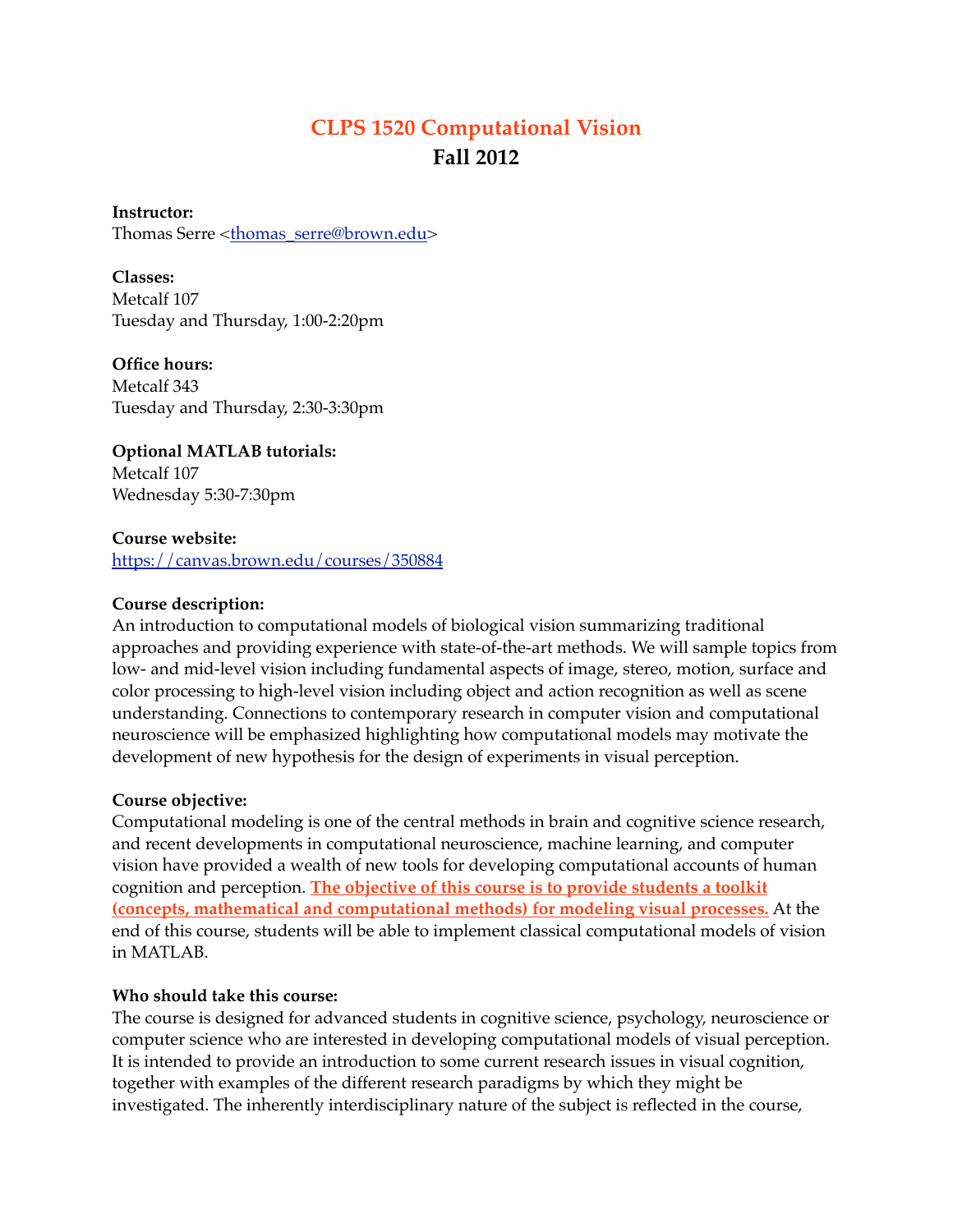which brings together issues relating to the disciplines of visual perception, neuroscience, computer science and machine learning.

## **Prerequisites:**

No formal requirement. **Overall basic familiarity with MATLAB and/or previous work in the field and/or willingness to do extra work to learn is expected.** The course strongly emphasizes hand-on MATLAB homeworks where students will implement some of the computational models described in class. Last year, motivated students with no prior knowledge of MATLAB did very well in the course as weekly optional MATLAB tutorials will be offered.

### **Format:**

There will be two 80 minutes sessions per week, consisting of a mixture of lectures and discussions as well as optional MATLAB tutorial sections. There will be four problem sets/ homeworks overall (about two weeks to complete each), a mid-term and a final project (oral presentation and short write-up). There is no textbook. Readings will consist of approximately one journal article or book chapter per class.

#### **Breakdown of assessment:**

| Contribution                                                                                             | Percentage of final<br>grade |
|----------------------------------------------------------------------------------------------------------|------------------------------|
| Four problem sets (involving some programming)                                                           | $40\%$                       |
| A mid-term                                                                                               | $20\%$                       |
| A final project (involving an oral presentation on the last day of class as<br>well as a short write-up) | 30%                          |
| Participation                                                                                            | $10\%$                       |